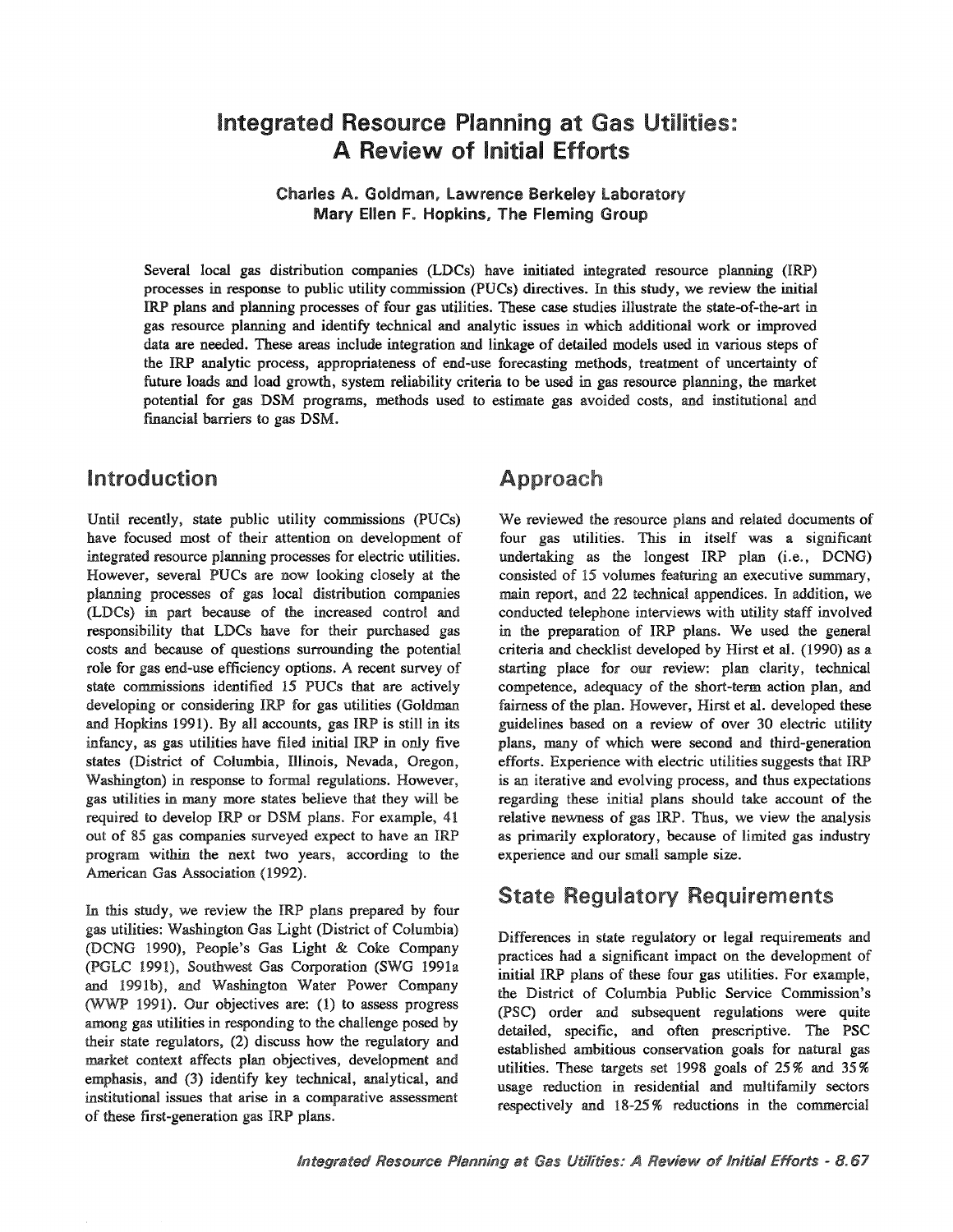sector (with 70% reduction in commercial cooling). The PSC did not formally impose these targets as requirements; however, the PSC placed an implicit burden on the utility to show why certain targets were either unachievable or uneconomic. In addition, the PSC strongly encouraged DCNG to develop its IRP plan in close conjunction with "collaborative" working groups involving representatives from DCNG, the PSC staff, Office of People's Counsel, and the DC Energy Office. The collaborative created several working groups on different topics which met over 70 times during a two year period (April 1988-- August 1990) to review and discuss virtually all aspects of the company's IRP activities. The working groups focused principally on the development, design, and evaluation plans for a comprehensive set of DSM pilot programs. DCNG was also required to develop end-use load forecasting models, and commence data collection and analysis efforts so that it could properly assess the DSM potential in commercial sector.

In Illinois, multiple state agencies are involved as the Public Utility Act of 1987 mandated that the Illinois Commerce Commission establish administrative rules implementing least-cost planning and that the Department of Energy and Natural Resources (DENR) prepare a statewide least-cost plan. In terms of process, the statewide gas plan was developed first and established an overall policy framework, which included 20 recommendations on various aspects of gas resource planning. Representatives from all segments of the gas industry, public interest groups, and commission staff reviewed drafts of the and helped shape policy recommendations through participation in a Natural Gas Plan Advisory Group. One important policy goal was to use DSM as an initial and primary source of new gas supplies, although its practical effect was muted because most utilities forecast no incremental supply need for the next 20 years in the face of very slow or nonexistent load growth. Utilities then developed individual plans, which were filed in January 1991 and had to be consistent with the state plan.

Washington's regulations were enacted in 1987 and required gas utilities to prepare an IRP plan in consultation with Commission staff and major stakeholders. In Washington, the commission has emphasized the planning process and mechanisms which facilitate public involvement. For example, WWP created a Technical Advisory Committee which reviewed and commented on drafts of the WWP's least-cost plan; the commission held public hearings, allowing interested parties to comment on the utility's draft plan. The utility's plan is not formally approved by the commission, although the utility's actions must be consistent with its submitted least-cost plan.

Southwest Gas (SWG) filed its first resource plan for the southern portion of its service territory in July 1990. The Nevada regulations require the Public Service Commission (PSC) to review IRP plans in formal proceedings and ultimately approve or disapprove of the utility's filed plan. The commission rejected the DSM component of SWG's plan and required SWG to refile its DSM plan in April 1991. Based on a stipulation, the commission ordered SWG to evaluate an expanded list of DSM programs using the total resource cost test as the primary criterion. In Nevada, an explicit, desired outcome of LCP regulations is an approved utility IRP plan.

## LDC Responses to Industry Restructuring and Increased Competition

Each of the four utilities has been greatly affected by the restructuring of the federally-regulated segments of the gas industry, specifically, wellhead production and interstate transportation. Prior to these changes, a LDCs least-cost gas supply planning process was primarily limited to daily cost optimization decisions between a few suppliers (e.g., one or more pipelines, and storage options). The combination of comprehensive regulation of all industry segments, coupled with long-term contracts between pipelines and LDCs, meant that gas supply planning was dominated by the interstate pipelines. However, during the last decade, wellhead gas sales have been deregulated and the Federal Energy Regulatory Commission (FERC), in a series of orders, established conditions which made open access service for interstate pipeline transportation available to endusers, producers, and marketers. LDCs were then able to purchase gas supplies and firm transportation from various points as separate unbundled services.

The dramatic pace of these structural changes has led to a much less predictable business environment for LDCs. For example, within 1-2 years after the advent of open access on interstate pipelines and the availability of transportation for customer-owned gas supplies, Washington Water Power found that nearly all of its industrial customers had moved from sales to transportation customers (see Figure 1). Transportation service accounts for roughly one-third of People's Gas annual gas load. In their plans, several gas utilities emphasize the new operational and supply planning problems posed by substantial transportation volumes. These range from provision of short-term supply balancing services for enduse transporters to the longer-term planning issue of transportation customers that might ultimately want to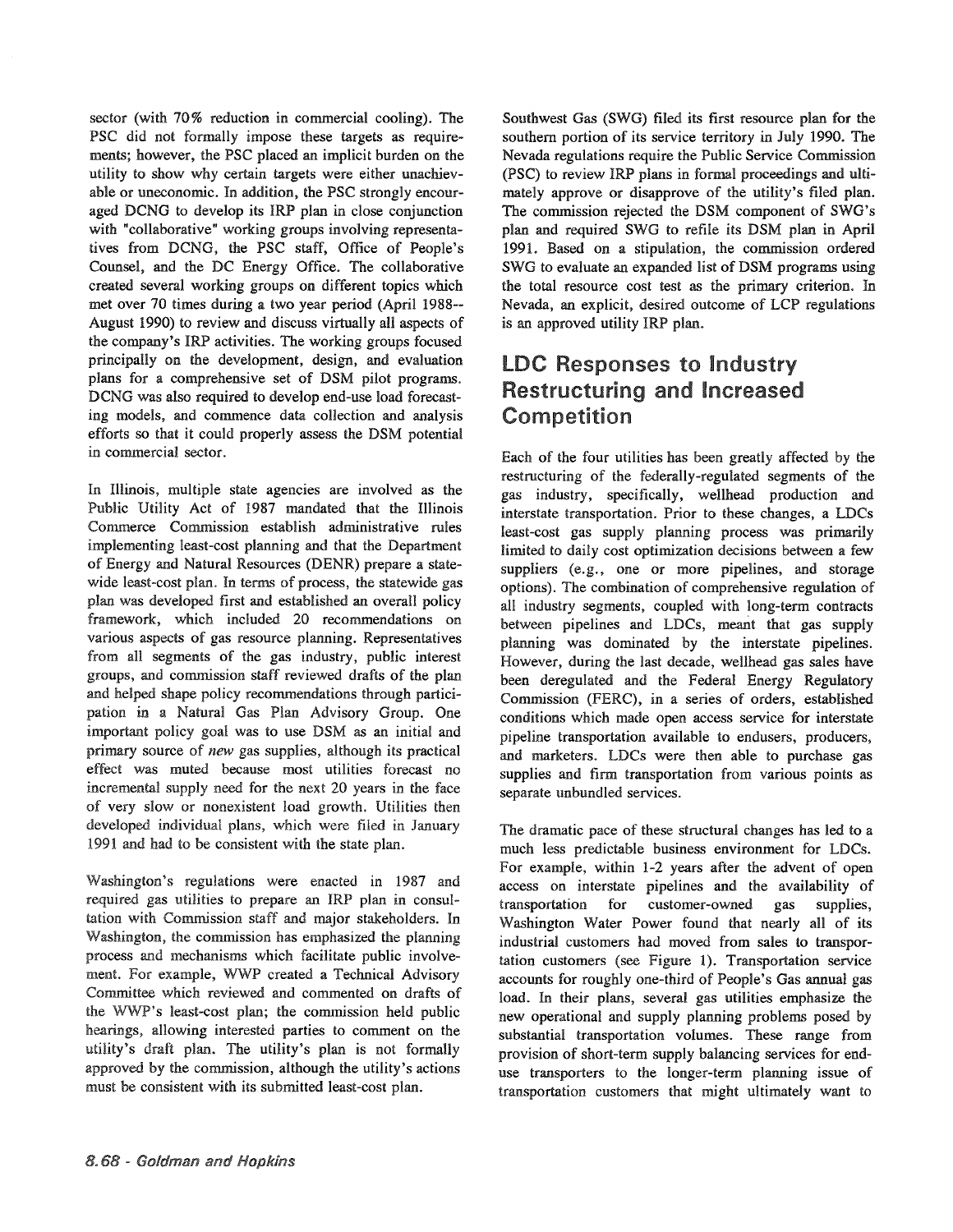

1~ wastung~ton *Water Power Annual Gas Sales*

shift back to LDC sales services, particularly if these customers lack alternate fuel capability (PGLC 1991).

Though all four utilities have been buffeted by industry restructuring, it is important to note important differences in their institutional and market settings, which are symptomatic of the diversity in the gas industry. For example, WWP is a combined utility, while the other three utilities are gas-only companies. WWP has proposed an aggressive natural gas conversion program which will target installation of efficient gas equipment to electric heat customers with central forced air furnaces (because they have existing duct work) and gas heat customers with electric water heating. These gas conversion programs account for a significant fraction of the projected growth in gas sales over the next decade. In contrast, the plans developed by the three gas-only utilities reflect the intense end-use competition that often occurs with the local electric utility and the difficulty that fuel substitution programs pose in this situation for many PUCs. For example, all three gas-only utilities were particularly interested in new markets for gas that would improve their load factor (e.g., increase summer gas use). However, the initial plans of DCNG and PGLC focus on gas efficiency programs, while noting the importance of fuel substitution programs. SWG proposed both gas efficiency and fuel substitution programs in its IRP plan. Of these, the commission approved two of the gas efficiency programs.

Table 1 illustrates some key differences among gas utilities in terms of firm size (as indicated by gas requirements), the underlying structure of gas demand in their service territory, the relative importance of gas transportation, and the overall supply/demand balance. Residential customers account for between 40-77% of firm sales among the four utilities. In terms of customer base, multifamily dwellings represent a significant portion of the residential gas market for PGLC and DCNG (63%) and 34% of residential gas sales respectively). Commercial sales represent over  $30\%$  of total gas sales for three of the four utilities. However, comparisons across utilities in the C/I sector are more problematic because of definitional inconsistencies and opportunities for large customers to purchase their own gas and use the LDC only for transportation.

Southwest Gas' Southern Nevada service territory is situated in a very high growth region with forecasted load growth of  $7.8\%$  per year between 1990-2000. A significant fraction of its projected increase is driven by increased use of gas in electric generation.. SWG and WWP, to a lesser extent, are facing significant capital investments in their pipeline and distribution system to meet projected demand over the planning horizon. In contrast, utilities such as DCNG and PGLC project that gas demand will remain flat or decline slightly over the next decade. These projections are driven by macroeconomic and demographic factors in each utility's service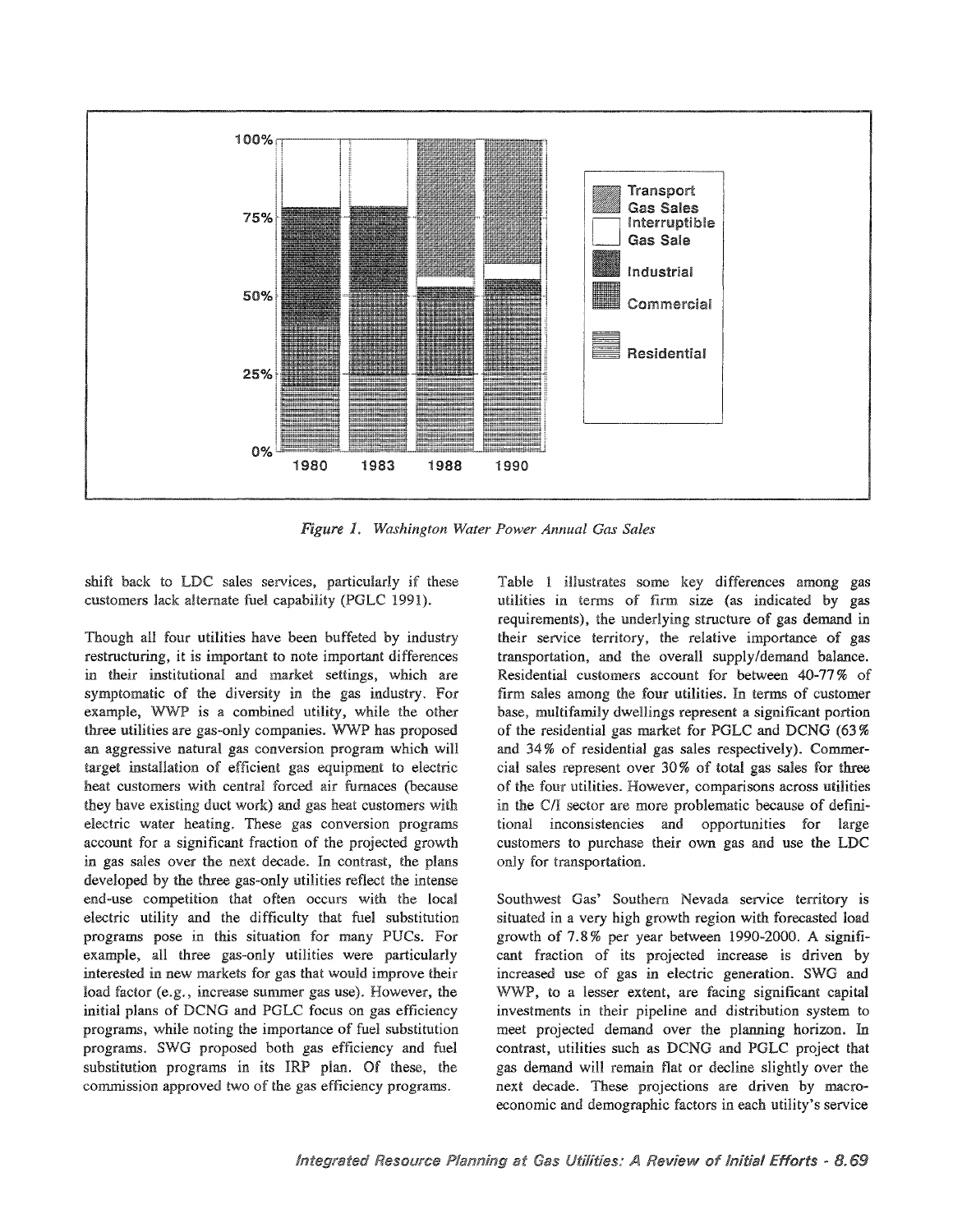|                                                    | Washington<br>Gas Light (DC) | People's Gas<br>Light & Coke | Southwest Gas     | Washington<br><b>Water Power</b> |  |
|----------------------------------------------------|------------------------------|------------------------------|-------------------|----------------------------------|--|
| 1990 Total Sales                                   |                              |                              |                   |                                  |  |
| $(10^9 Btu)$                                       | 31,163                       | 167,595                      | 30,768            | 18,078                           |  |
| Residential                                        | 39%                          | 77%                          | 40%               | 41%                              |  |
| Commercial                                         | $34\%$ *                     | 17%                          | 31%               | 38%                              |  |
| Industrial                                         |                              |                              |                   |                                  |  |
| Firm                                               |                              | 6%                           | 3%                | 8%                               |  |
| Interruptible                                      | 27%                          | $1\%$                        |                   | 10%                              |  |
| <b>Electric Generation</b>                         |                              |                              | 4%                | $1\%$                            |  |
| <b>Transportation Volumes</b>                      | $\mathbf{O}$                 | 75,944                       | 31,038            | 14,212                           |  |
| 1990 Gas Requirement                               |                              |                              |                   |                                  |  |
| $(109$ Btu)                                        | 31,163                       | 243,539                      | 61,806            | 32,290                           |  |
| Forecast Load Growth Between                       |                              |                              | $7.8\%$ $(3.1\%)$ |                                  |  |
| 1990-2000 (%/yr)                                   | $-0.26%$                     | $-0.36%$                     |                   | $1.9\%$                          |  |
| Average 1990 Prices (\$/Mbtu)                      |                              |                              |                   |                                  |  |
| Residential                                        | 7.50                         | 5.65                         | 5.41              | 3.61                             |  |
| Commercial                                         | 7.12                         | 5.25                         | 4.14              | 2.92                             |  |
| Industrial                                         |                              |                              |                   |                                  |  |
| Firm                                               |                              | 5.07                         | 3.88              | 2.34                             |  |
| Interruptible                                      | 4.18                         | 3.54                         |                   | 1.76                             |  |
| Transportation                                     |                              | 1.32                         | 0.34              | 0.27                             |  |
| (a) Commercial and industrial firm loads.          |                              |                              |                   |                                  |  |
| (b) Commercial and industrial interruptible loads. |                              |                              |                   |                                  |  |

Table 1. Gas Utility Requirements, Load Growth and Prices

territory (e.g., declining industrial base for People's Gas, flat or negative population growth in older urban areas such as Chicago and Washington D.C.) as well as decreased usage per customer, largely as a result of projected efficiency improvements residential in equipment.

Because the gas industry is not vertically integrated, it is also important to understand the historic relationships with gas producers and pipelines as they affect the strategic position and opportunities of LDCs. Access to multiple producing regions and pipelines, the relative costs of bringing gas to market from interstate pipelines, as well as the costs to serve various customer classes, account for much of the variation in end-user gas costs. For example, WWP's residential gas prices are significantly lower than the other three gas utilities, in part attributable to the fact

that WWP's service territory is close to Canadian and Rocky Mountain gas producing regions and two interstate pipelines (Northwest Pipeline Corporation and Pacific Gas Transmission). SWG is located relatively near the major gas producing regions of the U.S. southwest. Illinois is particularly well-situated in terms of access to gas transportation and storage as it is served by nine interstate pipeline and ranks second in underground gas storage capacity. This facilitates competition among producing regions and pipelines on commodity costs, but also means that it is relatively easy for end-use customers to bypass the existing LDC and buy gas directly from a nearby pipeline. Other utilities, such as Washington Gas Light, have historically been served by a few major pipelines and are more remote from major producing regions.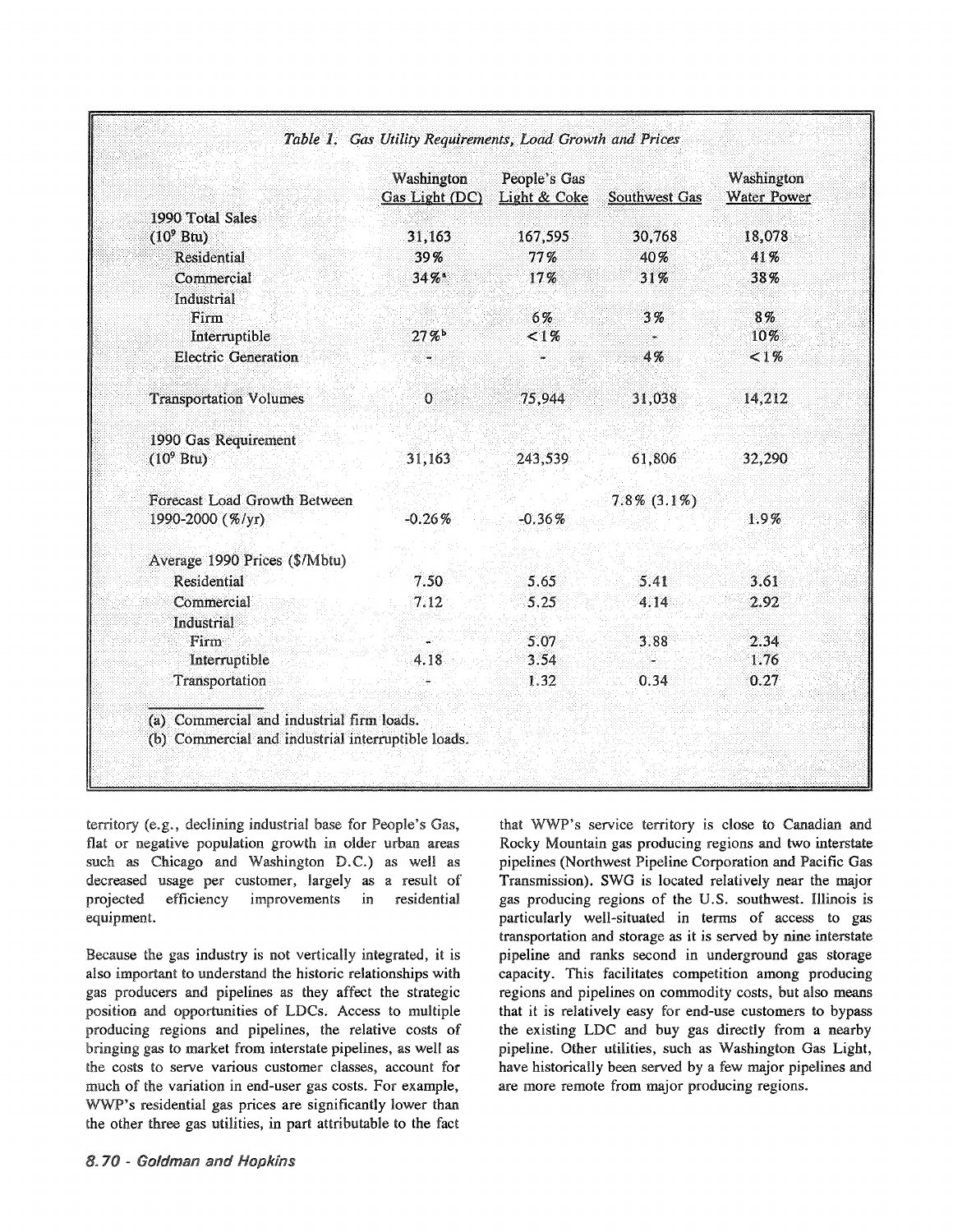## **Plan Objectives**

Table 2 summarizes major objectives listed by the four gas utilities in their initial IRP plans. Several utilities framed the planning exercise in terms of the ways in which their traditional gas supply planning process had to be modified to accommodate additional regulatory requirements. Often, utilities provided specific objectives for both gas supply planning and DSM resource planning, which reflects to some extent the more limited degree of integration.

|                               | IRP                                                                                                                                                                                                                                                                                                                                        | <b>DSM</b>                                                                                                                                                                                                                                                                                 |
|-------------------------------|--------------------------------------------------------------------------------------------------------------------------------------------------------------------------------------------------------------------------------------------------------------------------------------------------------------------------------------------|--------------------------------------------------------------------------------------------------------------------------------------------------------------------------------------------------------------------------------------------------------------------------------------------|
| <b>Washington Gas Light</b>   | • Meet quantitative & qualitative<br>planning criteria<br>• Quantitative criteria:<br>- design day & sales<br>requirements<br>operational integrity<br>meet PSC DSM goals<br>least cost (typical bills)<br>feasibility of implementation                                                                                                   | Implement pilot programs to<br>determine if, on a full scale<br>basis, they produce reductions in<br>gas use equivalent to conservation<br>targets specified by PSC                                                                                                                        |
| People's Gas                  | Comply fully with Illinois<br>statewide Gas Utility Plan &<br>requirements of ICC least cost<br>planning regulations<br>Provide gas supplies sufficient<br>to meet design peak day, peak<br>season & annual requirements<br>of all customers, at lowest cost<br>consistent with short & long-<br>term reliability & safety<br>requirements | Increase capability to deliver<br>viable DSM programs<br>Provide all customer classes with<br>cost-effective DSM options<br>Increase company's understand-<br>ing of DSM-related uncertainties<br>Pursue other DSM activities that<br>will reduce system-wide average<br>unit costs of gas |
| Southwest Gas                 | Pursue best available courses of •<br>action that will balance cus-<br>tomer service obligations with<br>interests of shareholders, while<br>retaining its position as a leader<br>in energy marketplace                                                                                                                                   | Respond to Nevada resource<br>planning regulations<br>Provide all customers classes<br>with cost-effective DSM options                                                                                                                                                                     |
| <b>Washington Water Power</b> | Comply with commission man-<br>date; illustrate WWP gas<br>resource planning process                                                                                                                                                                                                                                                       | Identify and quantify DSM<br>resources in its territory<br>Develop a planning level assess-<br>ment, not to develop specific<br>DSM savings and expenditures at<br>this time                                                                                                               |

Integrated Resource Planning at Gas Utilities: A Review of Initial Efforts - 8.71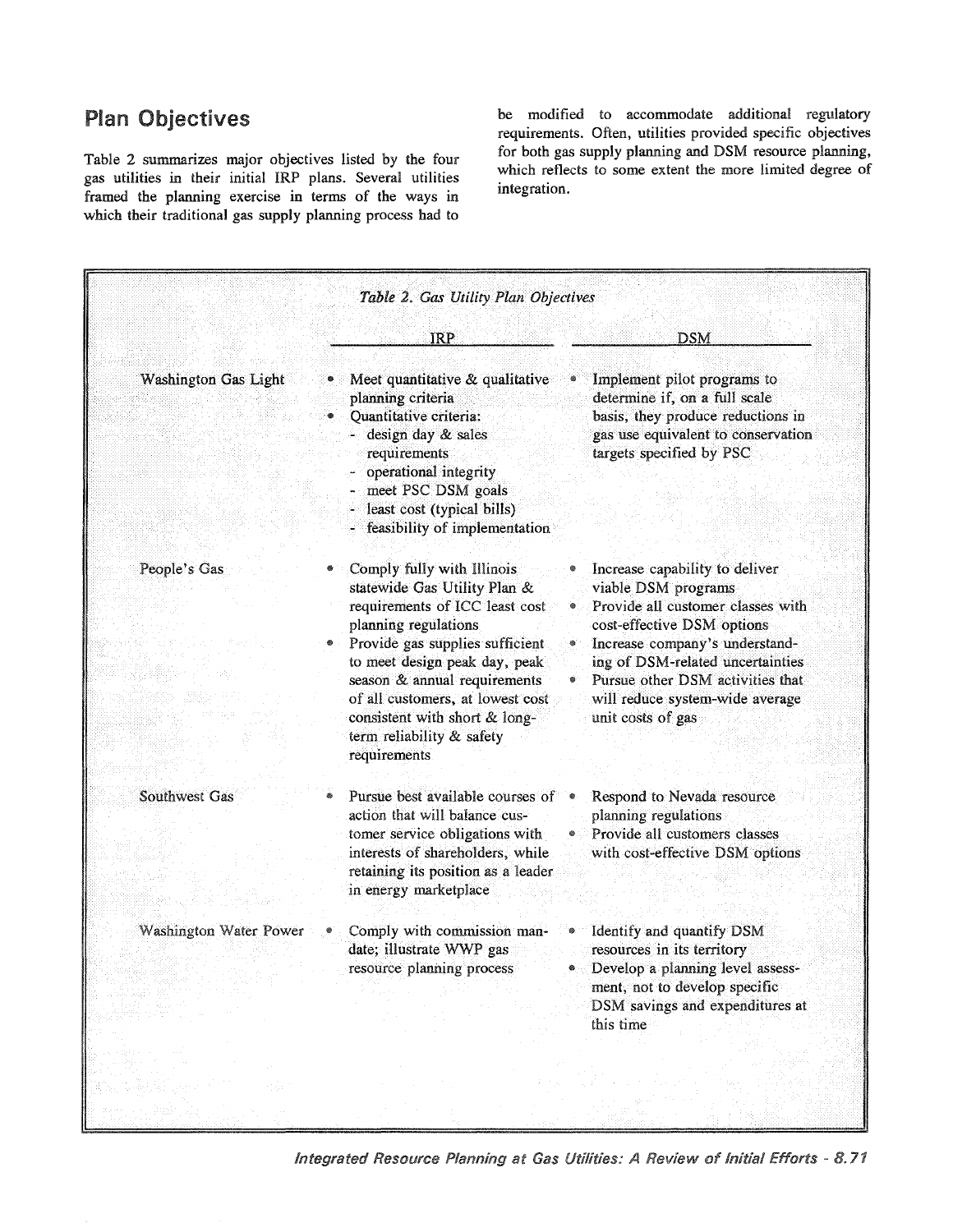It is clear that the turmoil in the gas industry has had its effect on the planning horizons of LDCs as several of the utilities noted that their planning environment was dominated by the need for "transition strategies" to cope with fast-paced changes brought about by industry restructuring and new regulatory requirements. Not surprisingly, the plans reflect the fact that few gas utilities believe that they can afford to focus much analytic effort on the long-term. In some cases, objectives are offered that appear to be primarily reactive rather than stated as strategic goals for the utility. For example, DCNG develops alternative scenarios which comply to different degrees with PSC DSM goals, indicative of the way in which commission directives explicitly shaped the IRP plan. Some utilities (e.g., WWP) framed their objectives in terms of getting started with an IRP process.

# Public Involvement in Plan Development and Review

Adequate participation in development and review by various stakeholders is one of the major criteria used by Hirst et al. (1990) in assessing the fairness of an IRP plan. The four gas utilities employed a range of approaches in terms of the degree and stages of public involvement. As indicated previously, DCNG relied heavily on the expertise of formally constituted working groups of major stakeholders that were involved in the design of a comprehensive set of pilot DSM programs and review of its IRP plan. DCNG's approach essentially can be characterized as a collaborative process, driven to a great extent by commission policy goals and rulings, with substantial involvement of non-utility parties in both plan development and review.

In contrast, SWG did not have a formal collaborative process, but did hold three workshops which involved non-utility parties during plan development. SWG was faced with significant revisions to its DSM plan during the plan review process. This is exemplified by the stipulation that SWG reached with the other parties. In Washington, involvement of non-utility parties occurred during plan development and review, with input primarily in the form of advisory groups (rather than the formal collaboratives used by DCNG). As in Nevada, review of the initial IRP plan by commission staff and other parties resulted in WWP undertaking significant revisions (and additional analytic work) in the DSM planning portion of its filing. Public involvement took a different form in Illinois, principally because of the two-stage resource planning process. Major stakeholders were involved in review and policy consensus-building activities in the statewide gas planning framework, with much less explicit involvement in plan development for the individual utility plans.

# Plan Contents: Technical and Analytic Issues

#### Gas Utilities Rely on Series of Linked Models for IRP Analysis

Electric utilities typically rely on one of two general analytical approaches in performing integrated resource planning: (1) linked, detailed models and/or (2) integrated planning models (Eto 1990). In the first method, utilities must link inputs and outputs of individual, detailed models for each step of the IRP process (e.g., load forecasting, generation planning, production costs, financial analysis) into an integrated process. In the second method, electric utilities use commercially-available integrated planning models which incorporate important elements necessary for comprehensive treatment of DSM and supply-side options and where the major linkages are embedded in the simulation model and are made transparent to the user.

In our small sample, gas utilities utilized the linked, model approach. This is not too surprising because the IRP analytic effort for most of these utilities involved bootstrapping models and tools that were already available within the appropriate departments into an integrated analysis procedure. Some utilities (e.g., DCNG) had to develop new models for the various steps in the IRP analytic process. The apparent lack of stand-alone integrated planning models might also be a by-product of gas industry structure (i.e., vertically disintegrated) which meant that it wasn't particularly relevant for LDCs to consider all strategic resource options from wellhead to end-user customer.

Figure 2 summarizes the analytic framework developed by People's Gas. The company notes that the most important change brought about by the LCP requirements was the complete integration of its existing approaches to demand forecasting, demand-side planning, and supply-side planning.

The major steps in PGLC's process included: (1) develop forecast of annual and design peak day loads under several alternative economic scenarios and futures; (2) using demand forecasts, develop Baseline Resource plan based on results of screening available supply-side resource options in company-developed monthly gas supply optimization model (LINDO--Linear, Interactive, and Discrete Optimizer); this produces supply-only leastcost plan; (3) identify available DSM options; develop savings and cost estimates for each option; (4) conduct economic analysis of 13 DSM program options using estimates of avoided costs developed from Baseline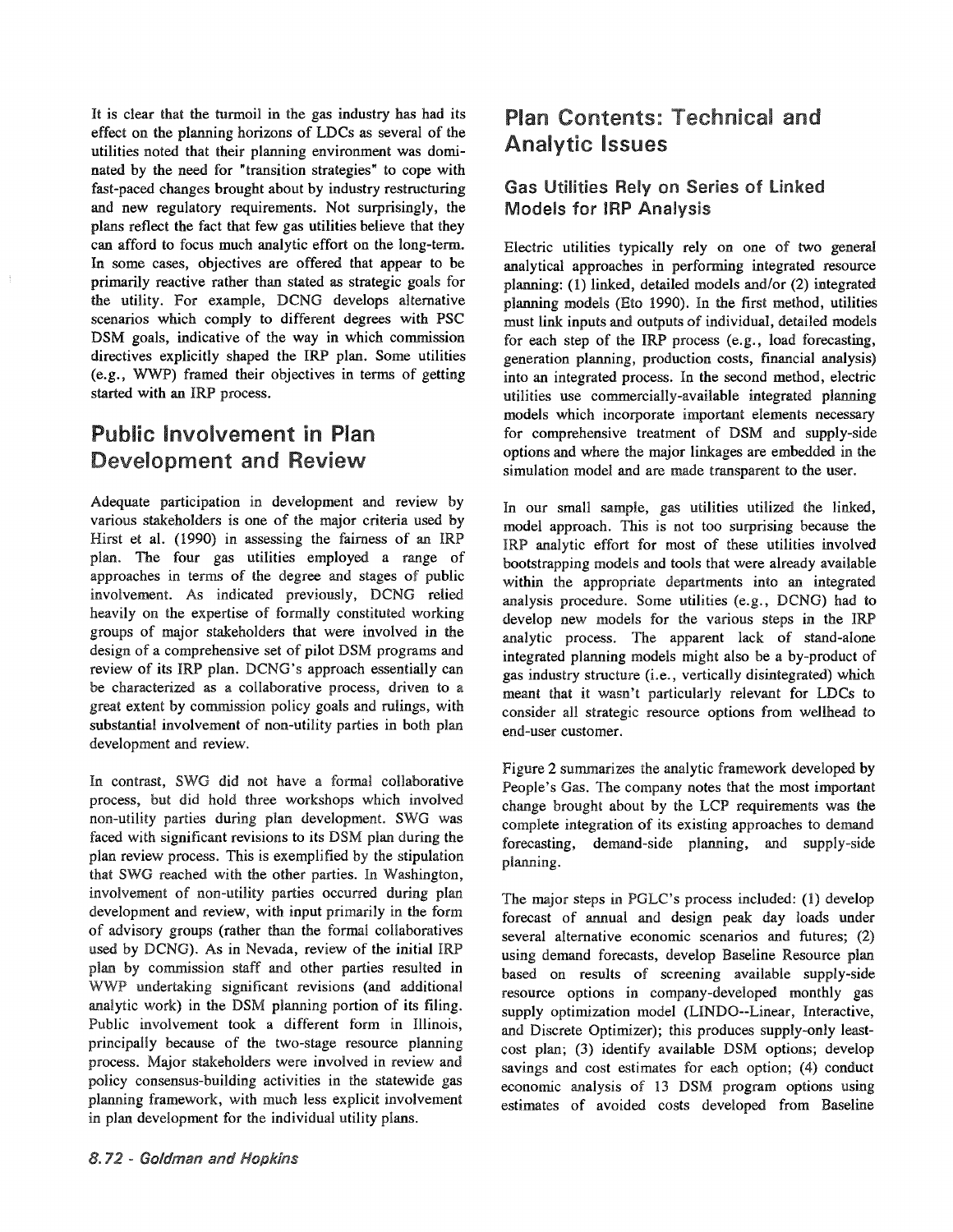

20 *People's Gas IRP Analysis Frarnework*

Resource plan; screening of DSM options conducted using LOADCALC (a DSM screening software system developed by a consulting firm); options had to provide positive net benefits using societal, participant, and utility perspectives; (5) combine viable DSM and supply-side options for further detailed analysis in LINDO model; model selects combination of supply-side and DSM resources; (6) utility considers several secondary issues (e.g., potential implementation barriers, rate design consideration) and determines financial impact on Company in terms of earnings, and rates; and (7), select Integrated Least-cost plan based on preceding analytic steps (PGLC 1991).

One clear benefit of the IRP process is that gas utilities have had to grapple with analytical and modeling techniques required to integrate DSM options into the traditional supply planning process. Prior to implementing IRP, People's Gas did not consider DSM programs as resource options in developing its least-cost supply portfolio.

The various steps in the IRP process--forecasting, optimization of the gas supply plan, and development and screening of DSM options--were performed with relative degrees of sophistication among the four utilities. The integrated planning process, and the requirements to consider DSM measures as resource options, revealed

significant analytic and data gaps for each utility, which are briefly discussed in the next sections.

#### **Limited Use of End-use Forecasting** Models

Except for DCNG, gas utilities relied primarily on econometric models to develop their long-term sales forecasts for residential and commercial customers. For example, WWP's econometric model for these two sectors has 95 equations relating gas consumption (by class, rate schedule, and state jurisdiction) to weather, the economy, and price variables and is built on a historical data base beginning in 1978. The model does not include cross-price elasticities and assumes that new customers will choose gas water and space heating based on current patterns  $(i.e., 60\%$  of all new customers use natural gas). Typically, gas utilities then forecast future loads for large interruptible and transport customers using customer surveys and analysis of future gas use by utility marketing account executives..

At the PSC's direction, DCNG developed end-use forecasting models for residential and commercial sectors. The residential model estimates gas usage across six primary end-uses and three customer classes and attempts to model and incorporate appliance choice decisions and changes in appliance saturations. In developing this capability, DCNG conducted detailed and statistically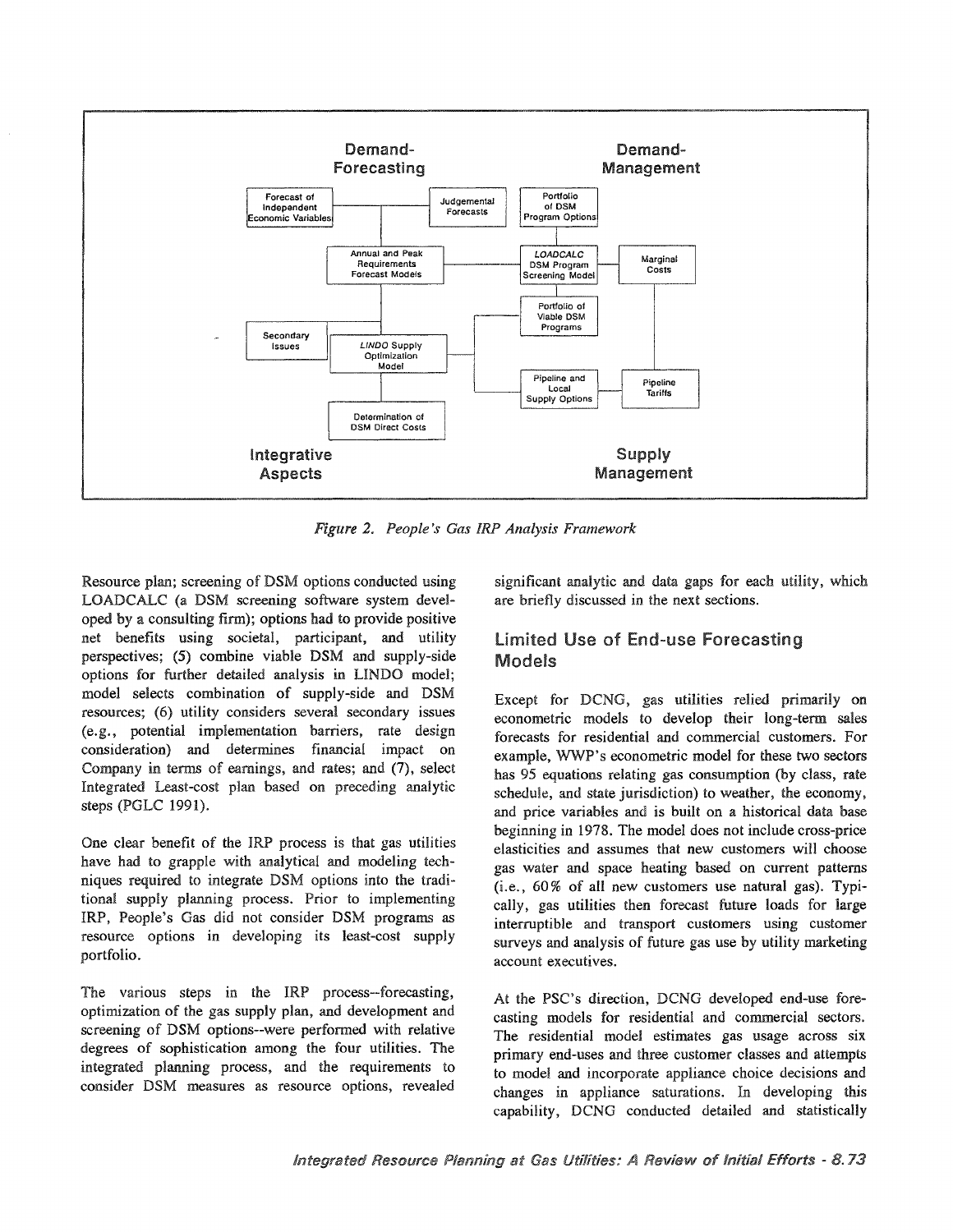representative surveys of single-family, multifamily, and commercial buildings (disaggregated into 16 SIC codes).. These surveys were also used to assess the level of energy efficiency in the building stock and constituted a major data collection and analysis effort involving almost 4,000 commercial and multifamily buildings and over 1,500 single-family dwellings. In addition, DCNG developed a database of gas consumption data using historic metered billing data at both the building and rate class level (e.g., commercial and apartment heating, non-heating, and central heating), which involved aggregating gas consumption on a whole building level from meter or accounting records..

These efforts illustrate the substantial baseline data collection and model development which are required in order for gas utilities to conduct an integrated and comprehensive analysis of demand-side options in an IRP plan. One advantage of end-use-based models is that DSM resource opportunities and impacts can be more readily accounted for in forecasts of future loads and factors that affect gas usage, such as thermal integrity of buildings, appliance efficiency and saturation, and gas consuming activity can be accounted for explicitly. Another sidebenefit is that this information is invaluable for market research. Based on our small sample, few gas utilities have this capability at the present time. However, we expect that the data requirements of IRP, along with potential strategic benefits (and competitive pressures), will encourage more gas utilities to undertake these activities..

#### **Gas Supply Reliability Planning Criteria** Vary Among Utilities and are Driven **Principally by Design Peak Day Requirements**

Concern over the public health, safety and economic consequences of interruptions of gas service during severe weather for customers without short-term alternatives to gas has meant that utilities traditionally place the highest priority on system reliability in gas supply planning. Gas utilities seek to ensure that their gas supply portfolio is diversified. and can meet the usage requirements of core customers under extremely adverse weather conditions.

All four utilities estimate peak day usage using recent historical data on the relationship between annual gas consumption and peak day demand. System load factors  $(LF)$  range between 30-35% and are defined as:

$$
LF = Avg. gas use/peak demand
$$
 (1)

where, average gas use equals annual gas requirements  $(i.e., firm sales plus transportation volumes)/365.$ 

Peak day demand estimation methods vary in their degree of sophistication among utilities. One utility assumed a 33 % load factor for the entire forecast period. Another utility conducted an econometric analysis of the relationship between daily firm sales and weather by day type (i.e., weekday vs. weekend) during five recent winter periods and then adjusted peak day demand over the forecast period to account for efficiency impacts.

Several of the gas utilities used regression parameter estimates (base-load and weather-sensitive) to calculate peak day usage under extremely adverse weather conditions ("design day"). Typically, the design day peak demand requirement was then increased upward by an additional reserve margin, which ranges between 5-15%. Rationales offered to support reserve margin levels typically rest on judgment. Initial analysis suggests that there appears to be substantial variation in "reserve margins" that are deemed appropriate among utilities. It is difficult to discern if these differences are solely attributable to unique characteristics of individual gas systems (e.g., company's gas supply  $mix$ , configuration of transmission and distribution system, availability of peaking facilities) or reflect lack of generally-accepted industry standards on supply planning reliability criteria. In an IRP context, reliability planning criteria assume increased importance because it has a direct bearing on the relative mix of firm vs. non-firm gas supplies as well as the comparative evaluation of the benefits of DSM vs.. supply resource options (Jensen 1991).

#### **Assessing DSM Technical and Market** Potential: Does DSM Represent a **Significant Resource Option for Gas** LDCs?

Table 3 summarizes the approach and results from various stages of each utility's DSM planning process: assessment of DSM technical and market potential, proposed DSM programs, projected DSM program expenditures, savings, and relative impacts. We make the following observations: (1) Several utilities' assessment in their IRP plans of the DSM technical and market potential was somewhat narrow initially, generally confined to a limited set of residential DSM options.. However, these utilities have quickly taken steps to remedy deficiencies and have conducted more comprehensive planning level assessments of DSM resource opportunities, most often at the urging of commission staff. (2) Several utilities indicated that they do not have a high degree of confidence in the key input assumptions (i.e., savings, incremental costs, and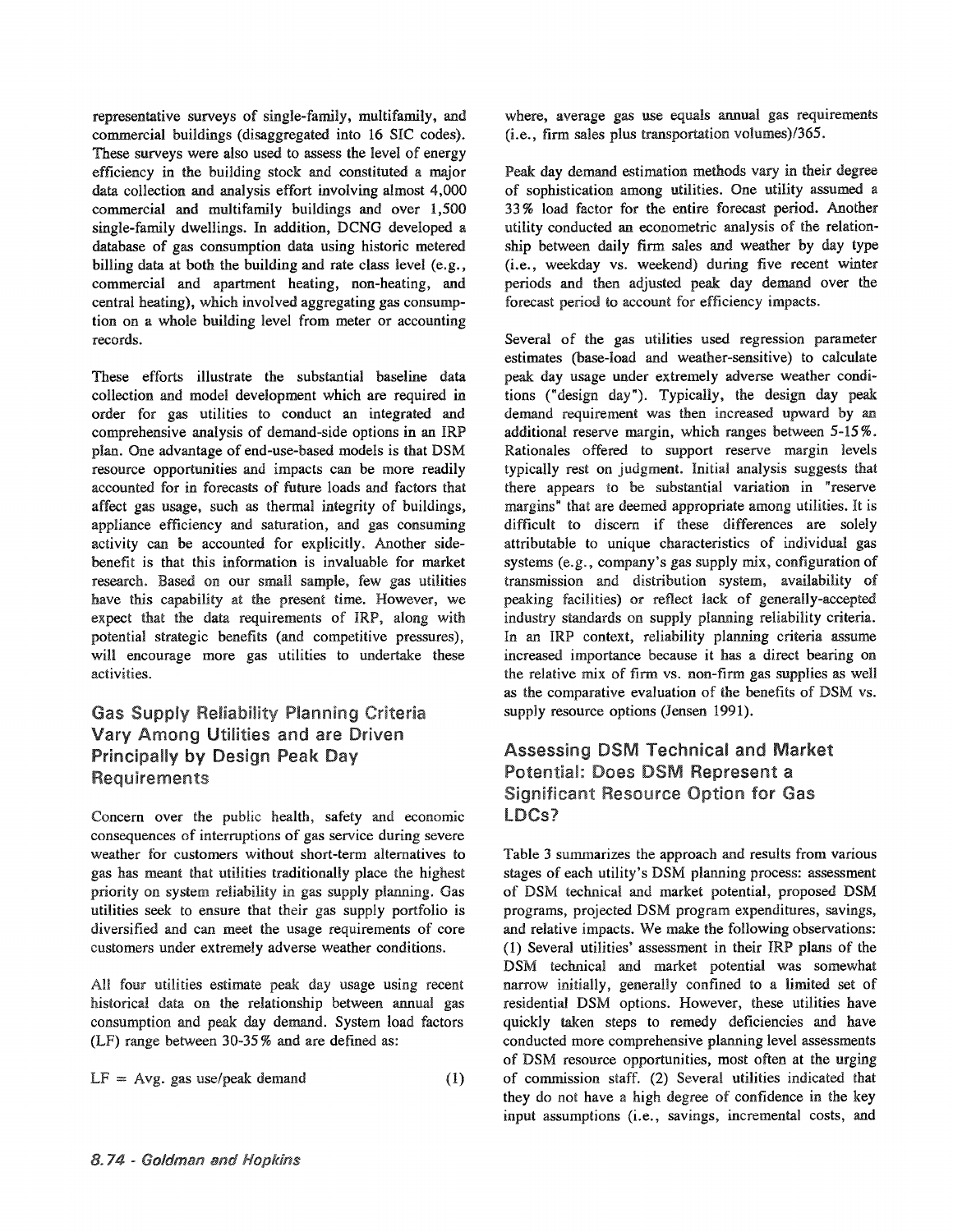|                                      |   | <b>Southwest Gas</b>                                                                                                                                                  |           | People's Gas                                                                                                                                                      | <b>Washington Water Power</b>                                                                                                                                                                        |           | <b>DCNG</b>                                                                                                                                                                                                                                                                             |
|--------------------------------------|---|-----------------------------------------------------------------------------------------------------------------------------------------------------------------------|-----------|-------------------------------------------------------------------------------------------------------------------------------------------------------------------|------------------------------------------------------------------------------------------------------------------------------------------------------------------------------------------------------|-----------|-----------------------------------------------------------------------------------------------------------------------------------------------------------------------------------------------------------------------------------------------------------------------------------------|
| Tech/Market<br>Potential             |   | * 15 programs selected<br>for detailed analysis<br>from a list of 68                                                                                                  |           | • 14 programs<br>$(10$ residential; $4 \text{ C/D}$                                                                                                               | • 5 residential efficiency<br>options<br><sup>®</sup> Focus on fuel substitu-<br>tion programs<br>* Planning level assess-<br>ment of 68 electric &<br>9 DSM options (April<br>1991)                 |           | 74 program options<br>• 17 programs selected                                                                                                                                                                                                                                            |
| <b>DSM Screening</b><br>Criteria     |   | Market potential,<br>reliability, customer<br>acceptance, net<br>impact of utility<br>action, expected cost-<br>effectiveness, balance.<br>among customer<br>segments |           | Societal, participant,<br>utility tests                                                                                                                           | • Magnitude of load<br>impact, expected cost<br>effectiveness, reliabil-<br>ity of savings, environ-<br>mental impacts,<br>consistency with<br>corporate objectives,<br>proven market<br>performance | $\bullet$ | Quantitative: all-ratepayer<br>test was primary screening<br>criteria followed by rate<br>impact, participant and<br>non-participant, test<br>Qualitative: customer<br>acceptance, regulatory<br>acceptance, flexibility,<br>number of free riders,<br>externalities, cream<br>skimming |
| Proposed DSM<br>Programs             |   | 13 programs<br>(including 4 fuel<br>substitution)                                                                                                                     |           | 5 residential<br>2 commercial\industrial                                                                                                                          |                                                                                                                                                                                                      |           | • 17 pilot programs<br>implemented (October<br>1988)                                                                                                                                                                                                                                    |
| <b>DSM</b> Proposed<br>Program Costs | ۰ | Proposed: \$3.90M<br>Approved: \$0.34M<br>$(91-94)$                                                                                                                   | ا         | • Proposed: $$0,36M (92)$<br>Proposed: \$3.20M (93)                                                                                                               | \$2.6M(92)<br>\$5.2M (93)                                                                                                                                                                            |           | \$3.8M(91)<br>$•$ \$4.0M (92)                                                                                                                                                                                                                                                           |
| Relative Impact<br>of DSM            |   | 0.2% of operating<br>revenues for 2<br>approved programs                                                                                                              | $\otimes$ | $0.37\%$ of annual<br>requirements (1995)<br>$\degree$ 0.9% of annual<br>requirement (2000).<br>$0.04\% - 0.35\%$ of<br>revenues (in 1992, 1993)<br>respectively) | * 2% of annual gas<br>requirements over next<br>10 years<br>$4.8\% - 9.6\%$ of<br>revenues (in 1992,<br>1993 respectively)                                                                           | $\bullet$ | Meet Commission targets<br>Estimate no effect on<br>annual requirements<br>systemwide                                                                                                                                                                                                   |

penetration rates), because they are not drawn from their own actual experience. Their own experience in fielding DSM programs is limited to energy audit services, for all but PGLC. Some utilities stated that their estimates of market potential and program design features were illustrative in providing an initial indication of the relative cost-effectiveness and contribution of DSM in a least-cost plan. In addition, utility estimates of the aggregate DSM savings potential in their service territory were often hampered by limited data on energy-using characteristics of the building and equipment stock. (3) Based on this limited sample, there are fewer gas efficiency options that provide significant resource savings at much lower costs than supply alternatives, which is a distinctive feature of DSM plans filed by many electric utilities (e.g., commercial sector lighting). Space and water heating

dominate residential and commercial gas consumption and some efficiency opportunities have been and will continue to be realized through appliance efficiency standards as well as comprehensive weatherization efforts initiated by government, utilities, or customers. In addition, analysis of industrial DSM options is technically more complex (and often constrained by proprietary concerns related to processes), while analysis of the economic benefits to gas utilities are complicated by industry structural changes (e.g., customer-owned gas, end-user transportation). (4) For two utilities, estimated savings from gas DSM programs are quite small (e.g.,  $1-2\%$ ) relative to annual gas requirements, while the systemwide effects are minimal at the other two utilities given current DSM programs (see Table 3).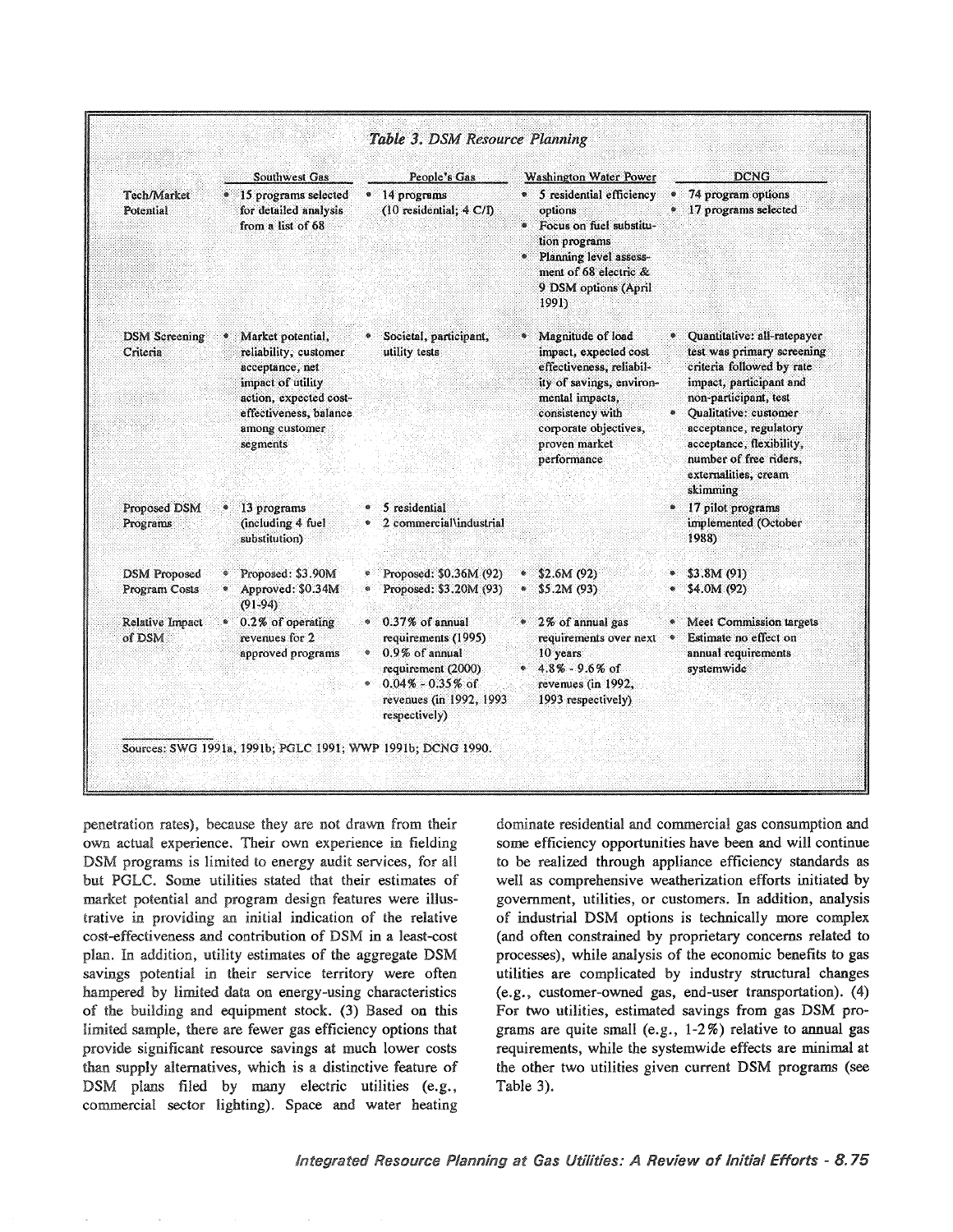#### Analyzing Economics of DSM: What Test to Use, How to Estimate Benefits?

In screening DSM options, all four utilities relied primarily on the results of the total resource cost test results in the economic analysis of DSM programs, often at the commission's direction. In Nevada, SWG was ordered to obtain better utility and rate impact measure (RIM) values for one of its DSM programs prior to implementation, despite a satisfactory TRC test value. At the other utilities, DSM options were not eliminated because they failed the ratepayer impact measure (RIM) or non-participants test, although several of the gas utilities noted their serious concerns about potential rate impacts associated with gas efficiency programs..

The gas industry has also raised practical and methodological concerns with regard to estimating the long-term benefits of gas efficiency programs and utilized divergent approaches in developing gas avoided costs. These include difficulties in estimating gas commodity costs over the planning horizon, disagreements regarding the extent to which pipeline demand or capacity-related costs can be avoided by DSM, and the use of simplified proxy approaches to estimate avoided gas costs (AGA 1991).

#### **Gas DSM Program Experience is Limited**

Among the four utilities, actual experience implementing large-scale gas DSM programs is limited. PGLC had the most prior experience implementing gas efficiency programs at the time its plan was filed. Beginning in 1984, the utility offered six DSM programs, which included loan programs for single and multi-family building owners, incentives to purchase high-efficiency gas equipment, a program targeted at religious buildings, and several informational programs. PGCL completed an impact evaluation of its multi-family program, which led to modifications in program design. PGCL offered two DSM programs (i.e., multi-family and high-efficiency equipment incentive) at the time its IRP plan was filed.

As it developed its IRP plan, DCNG was required to implement a comprehensive set of DSM pilot programs, which it did beginning in late 1988. Initially, DCNG offered 17 DSM pilot programs targeted to all major customer groups: residential (9), multifamily (2), commercial (2), and multi-family/commercial (4) (see Table 3). In each sector, programs build off of an initial energy audit, which then are complemented by rebate or loan programs for high-efficiency equipment, controls, and weatherization measures. Several the pilot programs are innovative either in terms of program design (e.g., multifamily rehabilitation) as well as technologies

promoted (e.g., package cogeneration, gas chillers). Comprehensive program evaluations are underway for these pilot programs and DCNG will not proceed to fullscale implementation until evaluations demonstrate benefits of programs in their own service territory.

Southwest Gas experience in DSM program implementation included the Residential Conservation Service (ReS) energy audits during the active period of the federal RCS program and residential weatherization activities. The company's revised DSM program Plan consisted of 13 DSM programs, four of which were fuel switching programs. Of the 13 programs, the PSC approved two. Objections to the other programs included RIM test values, the sensitivity of the fuel-switching issue, and the high cost of the Plan (estimated at \$3.5 million). The two DSM programs, which only recently received approval, are: (1) weatherization retrofit plan, and (2) boiler retrofit with heat recovery program. Both are expected to be implemented in 1992, with estimated costs of \$335,000.

#### **Fuel Substitution and Strategic Load** Building: The Gas Utility's "Golden Carrot?"

As indicated earlier, of the four utilities, only WWP and SWG proposed fuel substitution programs in their initial IRP plans. These utilities proposed that fuel substitution efforts would account for a significant portion of their overall DSM activities. This is not to suggest that fuel substitution and strategic load building were not a major concern for the other two utilities. In fact, fuel substitution and load building were extremely important to both PGLC and DCNG. It appears that differences among utilities have to do more with timing rather than substance. For example, PGLC identifies barriers to strategic load growth as one of the two potential barriers to implementation of its Least-cost plan. Specifically, PGLC is interested in pursuing compressed natural gas powered vehicles, gas-fired cogeneration, and gas air conditioning. The utility calls upon the Illinois commission to reexamine policies that provide electric utility competitors with an advantage in certain end-use markets (e.g., promotional allowances for electric heat pumps), allow PGLC to recover expenses related to promotion of these new market opportunities, and support the utility's rate design and promotional proposals where gas utilization could reduce overall consumer energy costs (PGLC 1991).

Initial evidence suggests that utility desires in the fuel substitution area have been thwarted somewhat by reluctant PUCs. For example, the Nevada commission explicitly deferred a decision on SWG's proposed fuel substitution programs and ordered that a special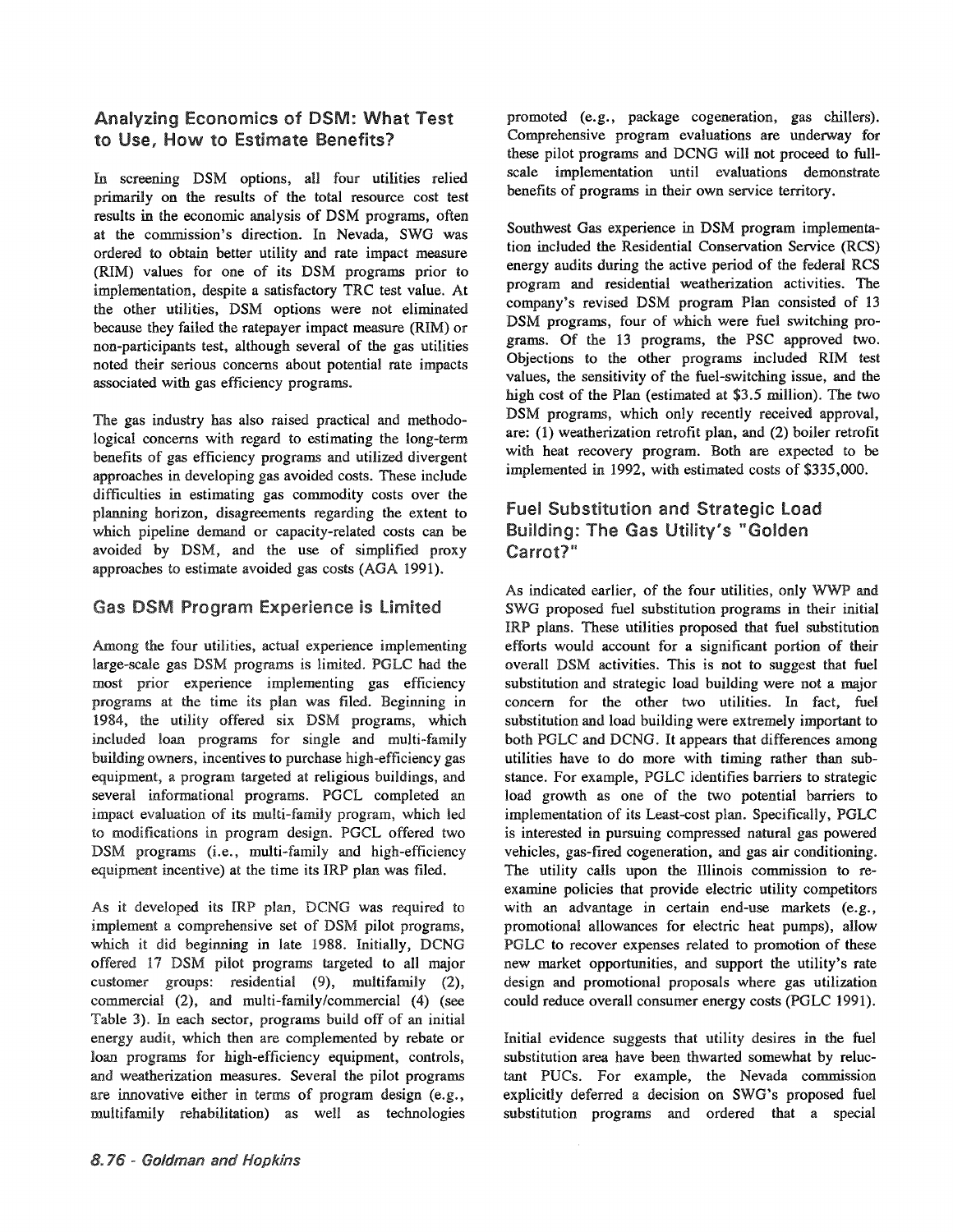investigatory docket be opened to address the fuelswitching programs and other fuel substitution issues.. Other commissions have also not been particularly anxious to confront this issue head-on.. However, the issue is fundamental for gas only and combination utilities and appears to be driven by the underlying system economics.. Annual load factors for gas utilities tend to be low (30- 35 %) compared to typical values in the electric utility industry (50-60%). Not surprisingly, many gas utilities seek to develop new gas loads, in off-peak periods, that have load factors greater than their average load factor. In so doing, gas utilities seek to reduce systemwide average gas costs on a per unit basis, essentially spreading fixed costs over larger volumes..

## Institutional and Financial Barriers to DSM

Operation of traditional load management programs allowed electric utilities and their regulators to gain experience in developing cost recovery mechanisms for demand-side interventions that preceded large-scale DSM programs. In contrast, despite the fact that many gas utilities offered informational audit and weatherization programs to residential customers in the late 1970s and early 1980s, this experience appears *not* to have produced well-accepted and standardized procedures for cost recovery for these types of activities. Thus, in addition to industry concerns regarding "lost revenues" and potential under-recovery of fixed costs that arise from gas programs, several gas utilities mention cost recovery issues in their initial IRP plans. For example, PGLC states: "The timely recovery of prudently incurred costs associated with the implementation of DSM programs is critical if utilities are to have a incentive to aggressively pursue DSM resource options... To remove a potential disincentive associated with a delay or prohibition on recovery, the Company is presenting a cost recovery mechanism which illustrates the Company's proposal for recovering direct costs of DSM programs. The Company currently contemplates recovering lost revenues through rates established in general rate proceedings (PGLC 1992)."

In its plan, PGLC stressed that implementation of its twoyear action plan which emphasized DSM capability building efforts, was dependent upon the commission's approval of an appropriate DSM cost recovery and margin erosion mechanisms.

Issues related to direct cost recovery may initially be somewhat more difficult for gas utilities compared to electric utilities because of more limited experience on the demand-side and because of cost allocation issues related

to transportation customers.. However, a variety of traditional and innovative cost recovery approaches have been suggested by the industry (AGA 1992). It is a threshold question for serious utility involvement on the demand-side.. Mechanisms that seek to overcome financial disincentives for the utility to pursue gas efficiency through recovery of "net lost revenues" are more difficult to implement. They will typically involve the utility documenting gas savings and corresponding "lost revenues," which will involve a significant commitment to ongoing DSM program evaluation, an area in which few gas utilities have much experience..

# Conclusion

Regulators often cite the policy goal of comparable and consistent ground rules for electric and gas utility planning as a primary motivation for initiating IRP.. However, our review of first-generation gas IRP plans suggests that these processes have to be tailored to the conditions, circumstances, and structure of the gas industry.. It appears that the most successful processes have occurred in working environments that are relatively "nonthreatening" to the utilities: workshops, collaborative processes to design DSM programs, or joint research projects which investigate controversial or technical topics , fuel substitution or DSM potential)..

Based on discussions with gas utility staff, it is apparent that IRP processes require significant staff resources, are quite time-consuming, and involve major infrastructure investments, not in pipe and compressors, but principally in human resources. Moreover, the IRP process requires a broad interdisciplinary team consisting of staff from various departments (e.g., planning, engineering, marketing, rates, regulatory affairs). In reviewing IRP plans, PUCs are insisting that a gas utility demonstrate that a serious effort has been made to analyze supply and DSM resource opportunities in a consistent and comprehensive fashion. In establishing a gas IRP process, explicit policy guidance from regulators is most needed in the following areas: (1) balancing of various economic tests, (2) ensuring comparable earnings opportunities for DSM, and (3) interfuel competition and promotional practices. Most commissions have adopted a flexible approach in terms of balancing plan contents with the actual experience base of gas utilities.. However, utilities will be expected to proceed up the IRP learning curve quickly in terms of analytical sophistication and data requirements.. For gas utilities, potential benefits of an IRP process include establishing a framework for utilities and regulators to address and reconcile short- and long-term resource planning objectives, ensuring fairly-structured competition